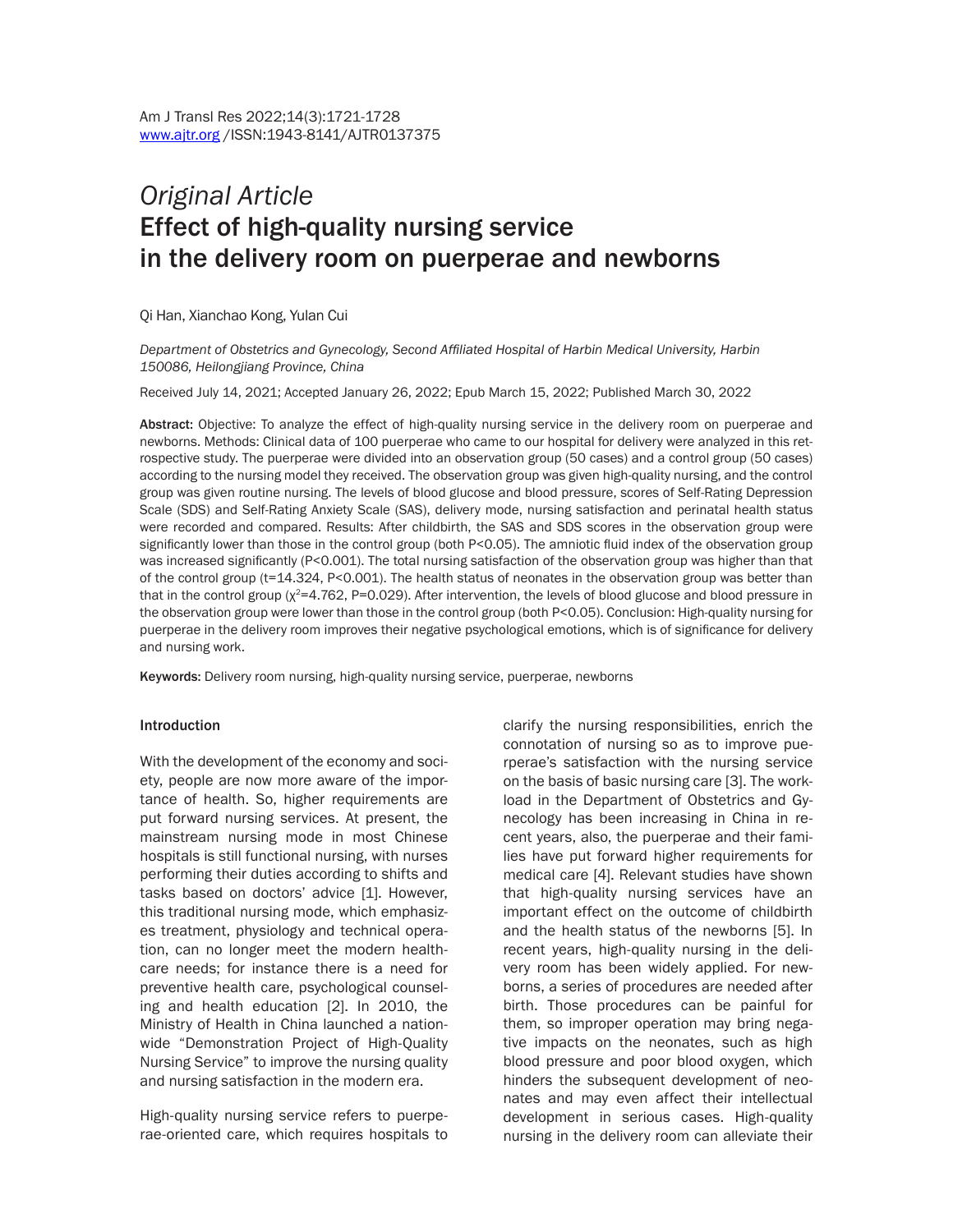pain [6]. High-quality nursing service aims to give psychological intervention for puerperae in addition to meeting basic maternal needs, ensuring their safety and maintaining physical comfort. Through active and effective nursing work, high quality nursing can obtain the overall coordination of support from puerperae's family and society. To carry out high-quality nursing service in the delivery room, nurses should master professional knowledge and skills, provide timely care and helpful communication to make the puerperae feel positive and satisfied. Therefore, the current traditional mode of nursing needs to change for the development of newborns wellbeing. High-quality nursing in the delivery room provides puerperae with help and active communication to meet the needs of puerperae. This nursing mode requires nurses to fully perform their duties in order to give derailed and basic nursing care and specialized care. Through the implementation of high-quality nursing services, the mental state of puerperae can be greatly improved, which is of great significance for childbirth and other nursing work [7]. To improve the quality of the delivery and the nursing satisfaction, high-quality nursing service was practiced in the delivery room in our hospital, showing significant efficacy.

# Materials and methods

# *General information*

A retrospective study was conducted in 100 puerperae who came to our hospital for delivery from April 2020 to April 2021. The puerperae were divided into an observation group (50 cases, received high-quality nursing) and a control group (50 cases, received routine nursing).

To ensure the reliability of this study, the general data were compared between the two groups of the puerperae after consent was obtained. It was found that there was no significant difference in the general situation between both groups. The included puerperae had no serious pregnancy complications, indication of cesarean section, or other serious diseases. They agreed to participate in the study and signed the informed consent. This study was approved by the Ethics Committee of our hospital (Approval No. KY2019-136).

Inclusion criteria: (1) Puerperae that delivered in our hospital; (2) Puerperae with single fetus; (3) Puerperae with complete clinical data.

Exclusion criteria: (1) Puerperae complicated with severe hypertension or diabetes; (2) Puerperae with more than one fetus; (3) Puerperae with mental disorders, audio-visual disorders or somatopsychic disturbance.

### *Methods*

The control group received routine nursing in the delivery room, including obstetric examination, health education and psychological comfort [8-10].

The observation group received high-quality nursing in the delivery room. (1) At admission: The nursing staff carefully and in a friendly manner measured the vital signs of puerperae, gave admission evaluation and filled in the admission medical records. Thereafter, the nursing staff introduced themselves, lead the puerperae into their wards, helped the puerperae to be familiar with the ward and the environment as well. They assisted the puerperae to do the routine examination according to the doctor's advice. (2) Before delivery: The puerperae were given emotional comfort, materials on childbirth and informed them about the process of childbirth. The nurses helped the puerperae stay in a good psychological state. Midwives accompanied the puerperae and gave corresponding psychological comfort during the predelivery time. The puerperae were told to be comfortable in thire delivery position, such as lying, walking, kneeling or squatting. The advantages of a free position were told to the puerperae to make them feel comfortable about it, to speed up the progress of childbirth and to reduce the risk of fetal distress. (3) During delivery: With the guidance of midwives, puerperae mastered the delivery skills quickly. The puerperae were taught to maintain a good mental state and physical strength in the first stage of delivery. The puerperae followed the guidance in terms of breathing and giving force during the delivery, and the purpose and significance of the above measures were informed to the puerperae. The husband or other family members were allowed to be in the delivery room to accompany the puerperae, so as to enhance the confidence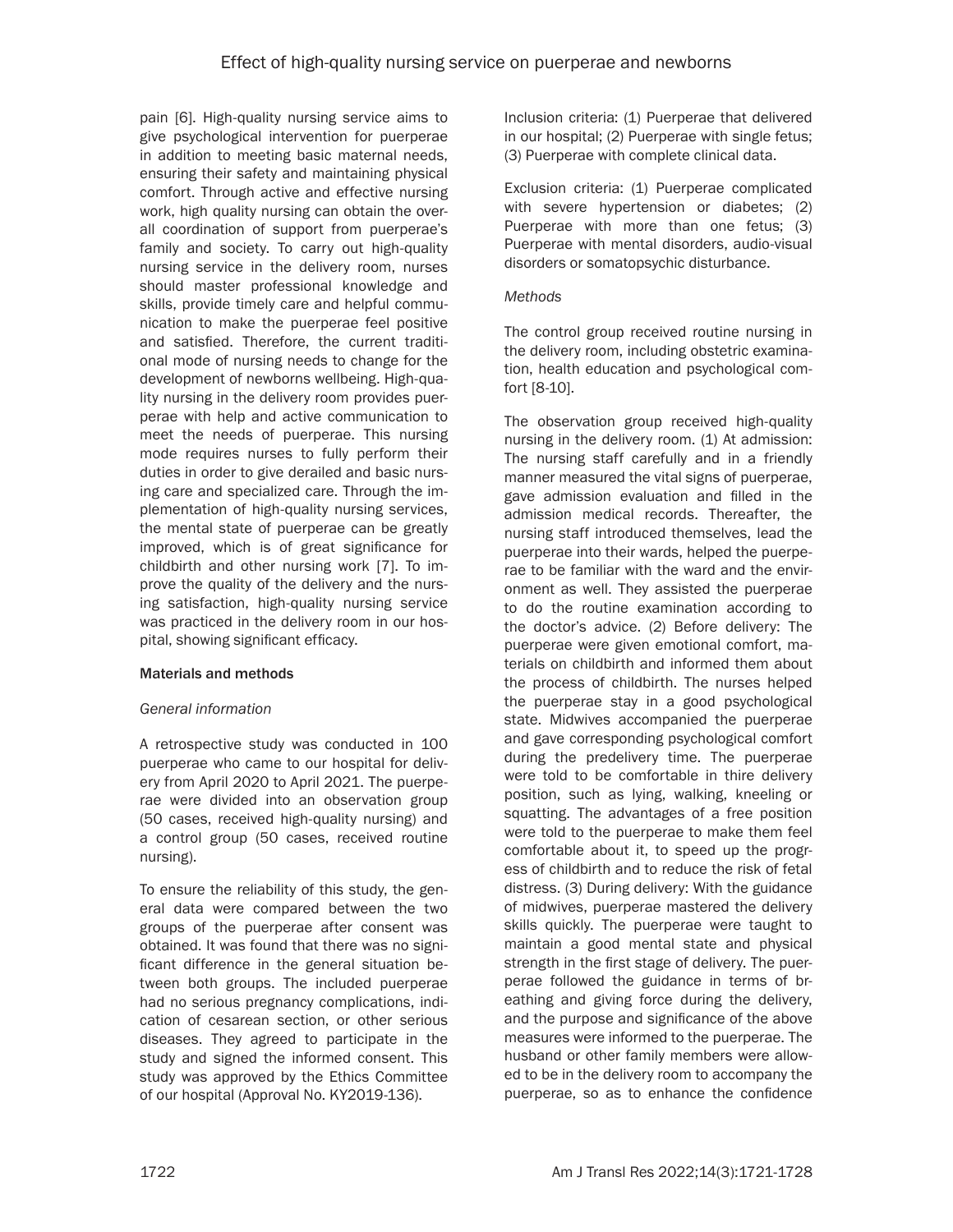of the puerperae in childbirth. After transferred to the delivery room, the condition of puerperae was assessed. They were fully encouraged and comforted to relieve the pain during childbirth, thereby effectively relieving the nervousness and fear. Constant massage and encouragement were given to the puerperae by the midwives. Music analgesia therapy was performed with soft music, which can reduce the tension and help to ensure the stability of blood pressure and breathing. (4) After delivery: The nurses sought a comprehensive understanding of the physical and mental conditions of the puerperae, telling the puerperae to take full rest and restore their physical strength, helped to relieve the postpartum pain after delivery and took care of the newborns. The puerperae's families were informed to prepare suitable and not greasy food for the puerperae. In addition, medical workers educated the puerperae and their families about neonatal care, as well as postpartum health care and proper ways of feeding (including introducing them to the benefits of breastfeeding). The uterine contraction and bleeding of the puerperae was closely observed 2 hours after delivery. Corresponding psychological care was carried out to help the puerperae get into the postpartum role and avoid postpartum depression as much as possible [11-13].

# *Outcome measures*

The recorded indicators included the levels of blood glucose and blood pressure, scores of Self-Rating Depression Scale (SDS) and Self-Rating Anxiety Scale (SAS), delivery mode, nursing satisfaction and perinatal health status.

*Primary outcome measures:* (1) Gestational diabetes mellitus related indicators including fasting blood glucose (FBG), 2 h postprandial glucose (2hPG), amniotic fluid and weight gain were measured every day. Basic indicators such as blood sugar and blood pressure were still measured daily after delivery.

(2) SDS and SAS were used to evaluate the mental state one day before nursing and on the last day of nursing. The cut-off value of SAS standard score was 50 points, and an anxiety score ≥50 points was seen as having anxiety [14]. SDS contains 20 items reflecting subjective feelings of depression, and each item is divided into four grades according to

the frequency of symptoms [15]. Lower scores indicated less tendency of anxiety or depression.

(3) Perinatal health related indicators. The basic physical indicators (heart rate, blood pressure, blood routine etc.) of the newborns were measured every day. The incidence of neonatal hypoglycemia, hyperbilirubinemia, neonatal asphyxia, neonatal pneumonia and neonatal hypoxic ischemic encephalopathy, etc. was recorded [16].

(4) Blood pressure was measured after the puerperae sat and rested for 15 min using a standard mercury sphygmomanometer at the right brachial artery. After inflation, the air was slowly deflated at a rate of 2 mmHg per second. The systolic blood pressure (SBP) and diastolic blood pressure (DBP) were based on the Korotkoff phase I and the silence phase (Korotkoff phase V), respectively. The measurement was performed twice in a row, with an interval of 1-2 minutes, and the average value was taken. The measurement method was carried out according to the requirements of *Guideline for Prevention and Treatment of Hypertension in China, 2010* [17].

(5) Blood glucose was measured by collecting blood samples from veins and fingertips. Since there was no calorie intake within 8 h before the fasted blood collection, the fingertip blood may be diluted because of tissue fluid, therefore showing lower blood glucose than that from veins. Two hours after a meal, blood glucose from the fingertip could be slightly higher than that from the veins because of the mix of arterial blood. An error of about 10% is within the allowable range.

*Secondary outcome measures:* (1) Nursing satisfaction was evaluated by self-made questionnaire, which was mainly aimed at nursing attitude, professional level, degree of concern, diagnosis and treatment environment, diagnosis and treatment skills, etc. There were three criteria: very satisfied, basically satisfied and dissatisfied. Nursing satisfaction rate = (satisfied + basically satisfied) cases/total number of cases \*100%.

(2) Apger score, also known as neonatal score, was evaluated. In this study, the main criteria were skin color (for evaluating the pulmonary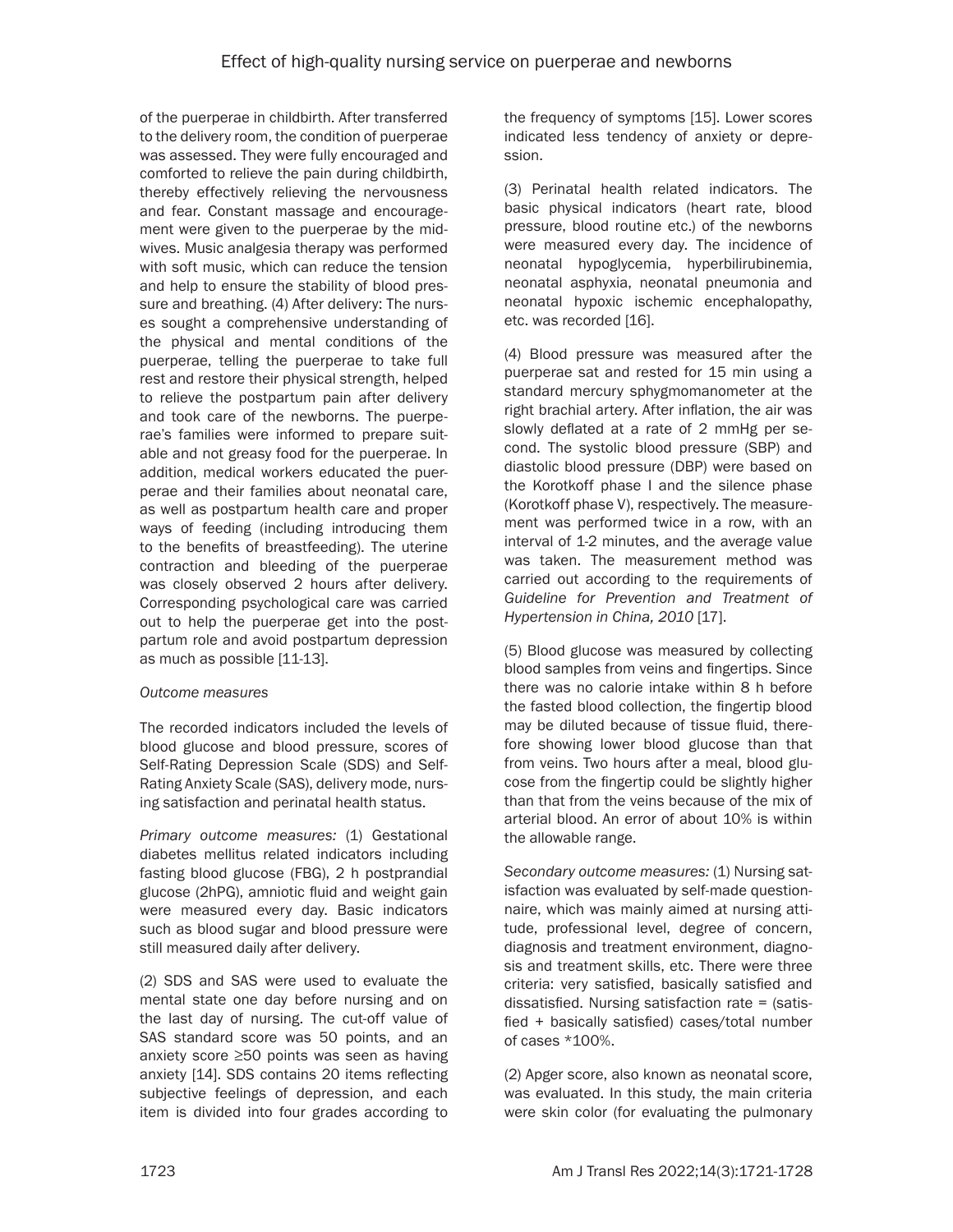| ັ                           |                      |                          |         |       |
|-----------------------------|----------------------|--------------------------|---------|-------|
| Item                        | Control group (n=50) | Observation group (n=50) | $t/x^2$ | P     |
| Age (years old)             | $28.50 + 3.10$       | $29.61 \pm 3.21$         | 1.746   | 0.084 |
| Body mass index $(kg/m2)$   | $27.52 \pm 2.81$     | $28.30 \pm 3.11$         | 1.354   | 0.179 |
| Number of births            |                      |                          |         |       |
| 1                           | 28 (56.00)           | 27 (54.00)               | 0.192   | 0.661 |
| 2                           | 20 (40.00)           | 20 (40.00)               | < 0.001 | 1.000 |
| 3                           | 2(4.00)              | 3(6.00)                  | 0.467   | 0.495 |
| Nutritional status (scores) | $7.18 + 0.79$        | $7.20 \pm 0.81$          | 0.125   | 0.901 |
| <b>Gestational weeks</b>    | $39.6 + 1.94$        | $39.8 + 1.01$            | 0.125   | 0.581 |
| Height (cm)                 | $159.54 \pm 20.49$   | 159.48±20.44             | 0.015   | 0.988 |

**Table 1.** Comparison of general information ( $\bar{x}$   $\pm$  sd)

blood oxygen exchange of the newborn, 0-2 points), heart rate (for evaluating the strength and rhythm of heart beating, 0-2 points), respiratory assessment (for evaluating the maturity of the central nervous system and lung, 0- 2 points), muscle tension and movement (for evaluating the central reflex and muscle strength of the newborn, 0-2 points) and reflex (for evaluating the response ability of newborns to external stimuli, 0-2 points). An Apger score of 10 points was seen as normal. A score of 7-9 points indicated a good prognosis. Neonates with a score of less than 7 points were considered to have mild asphyxia.

#### *Statistical analysis*

All data were analyzed using SPSS 22.0 statistical software. Excel was used for data recording. The measurement data were tested for normality, and those following a normal distribution were represented as mean ± standard deviation  $(\bar{x} \pm sd)$ . Independent sample t-test was used for inter-group comparison, and paired t-test was used for intra-group beforeafter comparison. GraphPad Prism 8 software was used to plot bar charts and deviation charts when comparing SAS and SDS scores of the two groups before and after nursing. Count data were expressed as the number of cases/percentage (n/%) and tested by the chisquare test. P<0.05 indicated a statistically significant difference.

#### **Results**

# *Comparison of general information*

There was no difference in the general information between both groups. See Table 1.

*Comparisons of blood glucose and blood pressure levels*

After nursing, the levels of blood glucose and blood pressure of the two groups were lower than those before nursing (both P<0.05). The FBG, 2hPG, SBP and DBP of the observation group were lower than those of the control group (all P<0.05). See Table 2.

#### *Comparison of change of amniotic fluid index*

The change of amniotic fluid index before and after intervention in the two groups was determined. In the observation group, the amniotic fluid index was significantly increased after intervention, and the difference was statistically significant (P<0.001). There was no significant difference in amniotic fluid index before and after treatment in the control group (P>0.05). There was no significant difference in the amniotic fluid index between the two groups before intervention (P>0.05), while after intervention, the index in the observation group was significantly higher than that of the control group (P<0.001). See Table 3.

#### *Comparison of nursing satisfaction*

The total nursing satisfaction rate of the observation group was higher than that of the control group, with significant difference (t=14.324, P<0.001). See Table 4.

#### *Comparison of perinatal health status*

Compared with the control group, the incidence of neonatal hypoglycemia, hyperbilirubinemia, neonatal asphyxia, neonatal pneumonia and neonatal ischemia was lower in the observation group ( $\chi^2$ =4.762, P=0.029). The compari-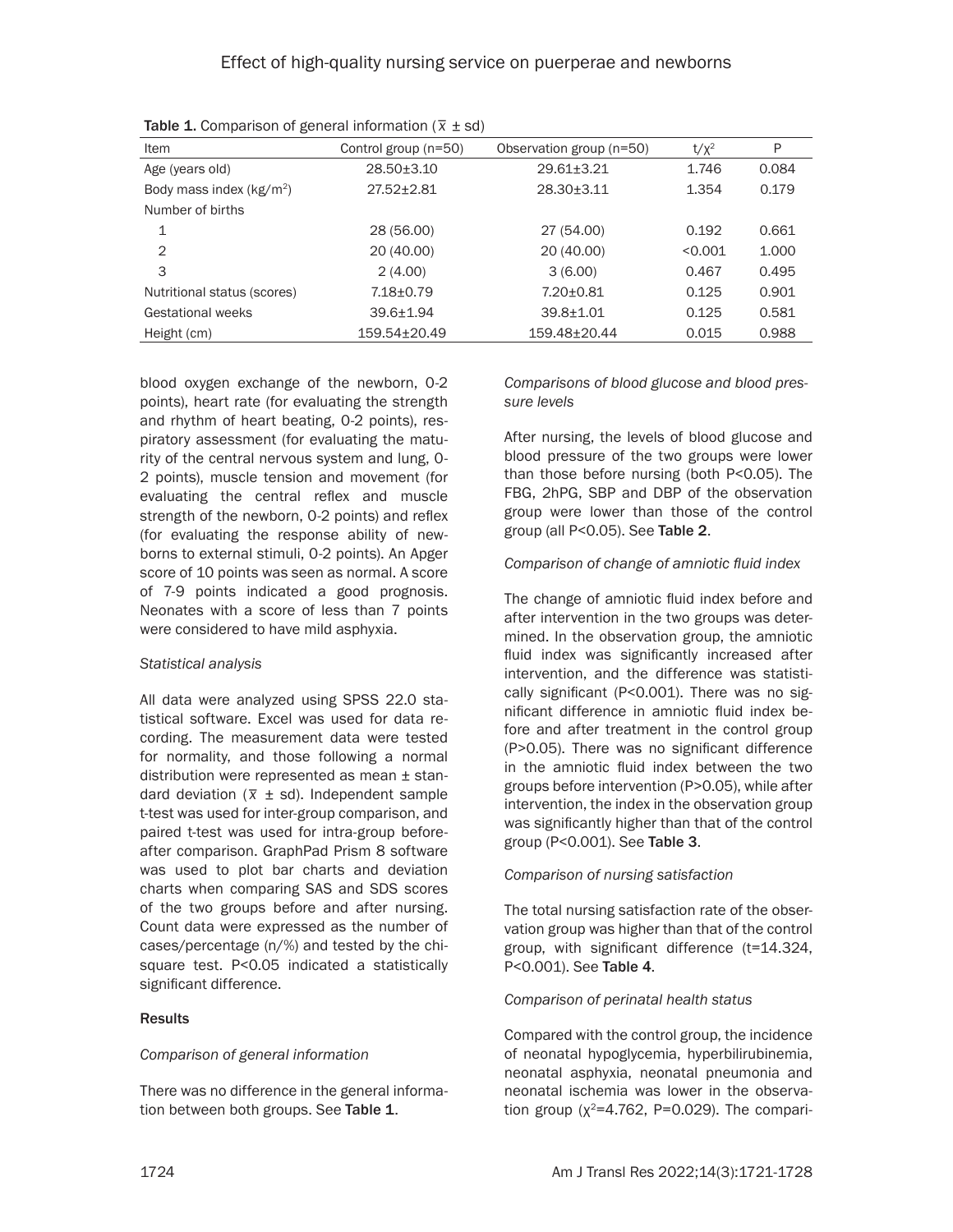| Indicator              | Observation group (n=50) | Control group (n=50) | t      | P       |
|------------------------|--------------------------|----------------------|--------|---------|
| Blood glucose (mmol/L) |                          |                      |        |         |
| <b>FBG</b>             |                          |                      |        |         |
| Before nursing         | 7.18±0.79                | 7.20±0.81            | 0.125  | 0.901   |
| After nursing          | $4.66 \pm 0.69$          | $6.41 \pm 0.75$      | 12.142 | < 0.001 |
| t                      | 16.988                   | 5.060                |        |         |
| P                      | < 0.001                  | < 0.001              |        |         |
| 2hPG                   |                          |                      |        |         |
| Before nursing         | $11.67 + 1.57$           | $11.57 \pm 1.49$     | 0.327  | 0.745   |
| After nursing          | $6.99 \pm 0.75$          | $8.62 \pm 0.81$      | 10.441 | < 0.001 |
| t                      | 19.019                   | 12.300               |        |         |
| P                      | < 0.001                  | < 0.001              |        |         |
| Blood pressure (mmHg)  |                          |                      |        |         |
| <b>SBP</b>             |                          |                      |        |         |
| Before nursing         | 98.47±14.58              | 99.01±14.75          | 0.184  | 0.854   |
| After nursing          | 89.34±12.06              | 101.48±12.66         | 4.331  | 0.040   |
| t                      | 3.412                    | 2.376                |        |         |
| P                      | 0.001                    | 0.019                |        |         |
| <b>DBP</b>             |                          |                      |        |         |
| Before nursing         | 159.54±20.49             | 159.48±20.44         | 0.015  | 0.988   |
| After nursing          | 135.78±19.45             | 143.65±19.57         | 2.017  | 0.046   |
| t                      | 5.947                    | 3.956                |        |         |
| P                      | < 0.001                  | < 0.001              |        |         |

**Table 2.** Comparisons of blood glucose and blood pressure levels (score,  $\overline{x}$   $\pm$  sd)

Note: FBG: fasting blood glucose; 2hPG: 2 h postprandial glucose; SBP: systolic blood pressure; DBP: diastolic blood pressure.

# **Table 3.** Comparison of changes of amniotic fluid index (cm,  $\bar{x}$   $\pm$  sd)

| <b>Takis of companion of changed of aminocionara mack (only <math>\Lambda \cong</math> 04/</b> |                     |                    |          |         |  |  |
|------------------------------------------------------------------------------------------------|---------------------|--------------------|----------|---------|--|--|
| Group                                                                                          | Before intervention | After intervention |          | P       |  |  |
| Control group (n=50)                                                                           | $16.22 + 1.42$      | $15.97 + 2.33$     | 0.657    | 0.513   |  |  |
| Observation group (n=50)                                                                       | $16.23 + 1.40$      | 18.94+2.44         | $-6.814$ | < 0.001 |  |  |
|                                                                                                | 0.027               | 6.239              |          |         |  |  |
| P                                                                                              | 0.979               | < 0.001            |          |         |  |  |
|                                                                                                |                     |                    |          |         |  |  |

|  | Table 4. Comparison of nursing satisfaction (n, %) |  |  |  |  |
|--|----------------------------------------------------|--|--|--|--|
|--|----------------------------------------------------|--|--|--|--|

| <b>Table 11 Companion of marching cational control (iii)</b> |                |                            |                     |                           |  |  |  |  |
|--------------------------------------------------------------|----------------|----------------------------|---------------------|---------------------------|--|--|--|--|
| Group                                                        | Very satisfied | <b>Basically satisfied</b> | <b>Dissatisfied</b> | Nursing satisfaction rate |  |  |  |  |
| Control group (n=50)                                         | 25 (50.00)     | 14 (28.00)                 | 13 (26.00)          | 39 (78.00)                |  |  |  |  |
| Observation group (n=50)                                     | 32 (64.00)     | 16 (32.00)                 | 2(4.00)             | 48 (96.00)                |  |  |  |  |
|                                                              |                |                            |                     | 14.324                    |  |  |  |  |
| P                                                            |                |                            |                     | < 0.001                   |  |  |  |  |

| Table 5. Comparison of perinatal health status (n, %) |  |  |  |  |  |
|-------------------------------------------------------|--|--|--|--|--|
|-------------------------------------------------------|--|--|--|--|--|

| Group                    | Neonatal<br>hypoglycemia | Hyperbili-<br>rubinemia | Neonatal<br>pneumonia | Neonatal<br>asphyxia | Neonatal<br>ischemia | Incidence  | Apgar<br>score  |
|--------------------------|--------------------------|-------------------------|-----------------------|----------------------|----------------------|------------|-----------------|
| Control group (n=50)     | 1(2.00)                  | 3(6.00)                 | 2(4.00)               | 2(4.00)              | 4(8.00)              | 12 (24.00) | $6.03 \pm 2.09$ |
| Observation group (n=50) | 0(0.00)                  | 1(2.00)                 | 1(2.00)               | 1(2.00)              | 1(2.00)              | 4(8.00)    | $8.38 \pm 4.52$ |
| $X^2$                    |                          |                         |                       |                      |                      | 4.762      | 1.559           |
| P                        |                          |                         |                       |                      |                      | 0.029      | 0.013           |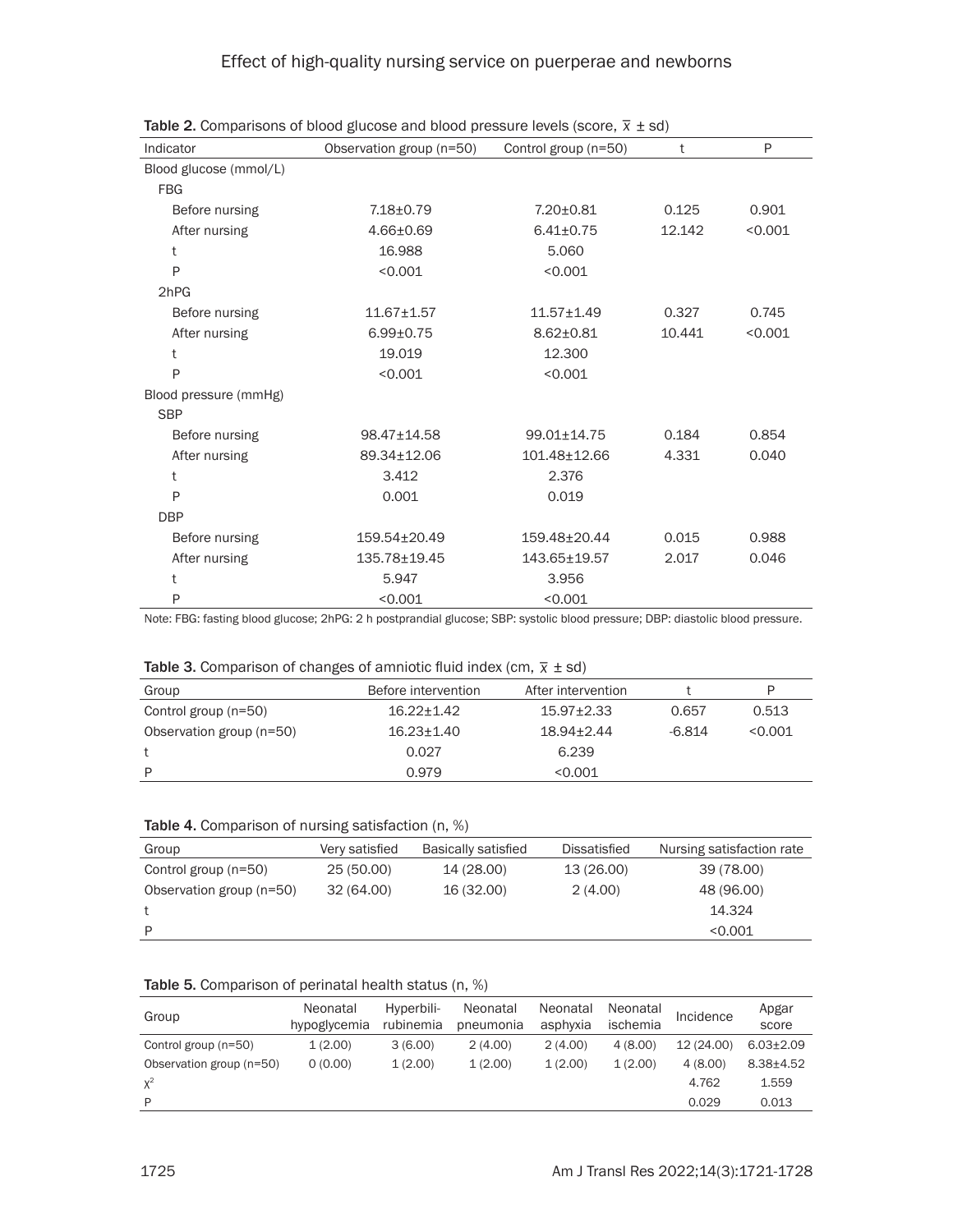

Figure 1. SAS and SDS scores of the two groups before and after intervention. A: Score of SAS; B: Score of SDS. Compared with the same group before intervention, #P<0.05; compared with the control group after nursing, \*P<0.05. SAS: Self-Rating Anxiety Scale. SDS: Self-Rating Depression Scale.

son of perinatal health showed that the Apger score of the observation group was significantly higher than that of the control group, and the difference was statistically significant (P=0.013). The specific results are shown in Table 5.

#### *Comparisons of SAS and SDS scores*

After nursing, SAS and SDS scores in the two groups were lower than those before nursing (all P<0.05). The scores in the observation group were lower than those in the control group (both P<0.05). See Figure 1.

#### **Discussion**

High-quality nursing service provides psychological support and balance for puerperae based on a guarantee of their daily needs being met, nursing safety and body comfort. Through positive and effective nursing work, high-quality nursing tries to improve the overall coordination and support provide from the family members and society, which is a further improvement of the connotation of holistic nursing care. To carry out high-quality nursing service in the delivery room nurses are required to have rich professional knowledge and skills, positive service attitude and behaviors, so as to give timely care for and communication with puerperae. After intervention, blood glucose and blood pressure levels in the observation group were better than those in the control group. It can be seen that the application of high-quality nursing in the delivery room for neonatal care has many advantages, and it can help the maternal recovery of physiological function, as well as help in the establishment of maternal breastfeeding [18, 19].

The purpose of high-quality nursing service in the delivery room is to comprehensively improve the level of nursing service [20]. Therefore, nurses are required to carry out puerperae and newborn oriented nursing work, constantly strengthening basic nursing, fully implement a nursing responsibility in the delivery room, and improve the quality of nursing service and satisfaction [21]. Moreover, the optimal nursing regimen was developed according to the actual needs of puerperae and newborns, in order to achieve the nursing service goals. The formulation, implementation and quality evaluation of high-quality nursing service requires nurses to continuously learn relevant knowledge, be proficient in relevant professional operation skills, strengthen their service ability, and earnestly fulfill their duties. The nursing meets the physical and mental needs of the puerperae to the greatest extent, ensuring a safe and smooth delivery process, obtains a high satisfaction rate from the puerperae and their families, and avoids medical disputes [22, 23]. In this study, the total nursing satisfaction rate of the observation group was higher than that of the control group, with significant difference.

In the current era, clinical unified nursing methods cannot meet the needs of newborns and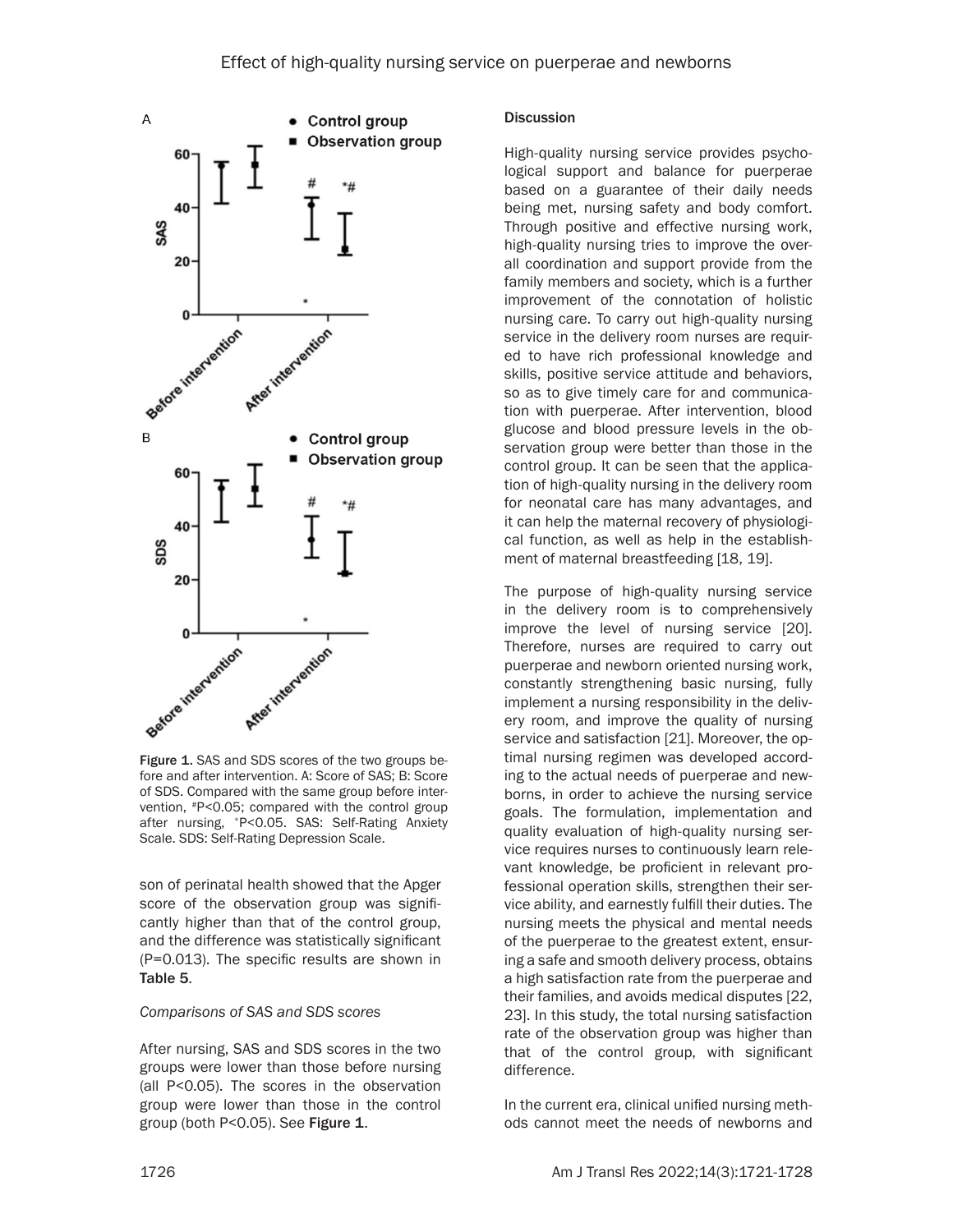puerperae, and this may seriously affect the physical health of newborns. This has a certain negative impact on the physical health and development of newborns, so it is necessary to conduct in-depth research in this field [24].

Compared with traditional nursing, high-quality nursing requires nurses to comprehensively perform their duties, focusing on detailed basic care and specialized care. Nurses not only need to carry out the procedures according to doctors, but also need to think from the perspective of puerperae. Through carrying out high-quality nursing, the psychological state of parturient women was well improved, which is of great significance for the delivery and other nursing work. The results of this study showed that SAS and SDS scores of parturient women in the observation group were significantly lower than those in the control group.

Another study also compared the health status of newborns before and after nursing. However, they grouped the subjects according to the delivery time, then nursing effects were evaluated by vaginal delivery rate, incidence of neonatal distress, SAS score and SDS score, which also illustrated that nursing service in the delivery room is significant to newborns' health [25].

However, this study also has some limitations. This is a single-center study with a small sample size, and the application value of highquality nursing is still not deeply discussed. Therefore, it is necessary to cooperate with multiple centers and further expand the sample size in the future research.

To sum up, the application of high-quality nursing intervention for puerperae in the delivery room can improve their negative psychological emotions, as well as showing better health status in newborns, so it is worthy of widespread application and promotion.

# Disclosure of conflict of interest

None.

Address correspondence to: Yulan Cui and Xianchao Kong, Department of Obstetrics and Gynecology, Second Affiliated Hospital of Harbin Medical University, No. 246 Xuefu Road, Nangang District, Harbin 150086, Heilongjiang Province, China. Tel: +86-0451-86296492; Fax: +86-045186296492; E-mail: [cuiyulan\\_2000@126.com](mailto:cuiyulan_2000@126.com) (YLC); Tel: +86-0451-86296492; Fax: +86-0451-86296- 492; E-mail: [xckong2012@163.com](mailto:xckong2012@163.com) (XCK)

# References

- [1] Riveline JP, Teynie J, Belmouaz S, Franc S, Dardari D, Bauwens M, Caudwell V, Ragot S, Bridoux F, Charpentier G, Marechaud R and Hadjadj S. Glycaemic control in type 2 diabetic patients on chronic haemodialysis: use of a continuous glucose monitoring system. Nephrol Dial Transplant 2009; 24: 2866-2871.
- [2] Burmeister JE, Scapini A, da Rosa Miltersteiner D, da Costa MG and Campos BM. Glucoseadded dialysis fluid prevents asymptomatic hypoglycaemia in regular haemodialysis. Nephrol Dial Transplant 2007; 22: 1184-1189.
- [3] Gou L and Ran XW. Blood glucose fluctuations and diabetic vascular complications: current evidence and future research directions. Chin J Diabetes Mellitus 2013; 5: 7-11.
- [4] Theofilou P. Quality of life and mental health in hemodialysis and peritoneal dialysis patients: the role of health beliefs. Int Urol Nephrol 2012; 44: 245-253.
- [5] Yang SC, Chiang CK, Hsu SP and Hung KY. Relationship between interdialytic weight gain and nutritional markers in younger and older hemodialysis patients. J Ren Nutr 2008; 18: 210-222.
- [6] Desai AA, Bolus R, Nissenson A, Bolus S, Solomon MD, Khawar O, Gitlin M, Talley J and Spiegel BM. Identifying best practices in dialysis care: results of cognitive interviews and a national survey of dialysis providers. Clin J Am Soc Nephrol 2008; 3: 1066-1076.
- [7] Hertl JA, Schukken YH, Tauer LW, Welcome FL and Gröhn YT. Does clinical mastitis in the first 100 days of lactation 1 predict increased mastitis occurrence and shorter herd life in dairy cows? J Dairy Sci 2018; 101: 2309- 2323.
- [8] Hurtado JA, Maldonado-Lobón J, Díaz-Ropero M, Flores-Rojas K, Uberos J, Leante JL, Affumicato L, Couce ML, Garrido JM and Olivares M. Oral administration to nursing women of lactobacillus fermentum CECT5716 prevents lactational mastitis development: a randomized controlled trial. Breastfeed Med 2017; 202-209.
- [9] Kim JY, Jung SY, Lee S, Kang HS, Lee ES, Park IH, Lee KS, Ro J, Lee NK and Shin KH. Phase 2 trial of accelerated, hypofractionated wholebreast irradiation of 39 Gy in 13 fractions followed by a tumor bed boost sequentially delivering 9 Gy in 3 fractions in early-stage breast cancer. Int J Radiat Oncol Biol Phys 2013; 87: 1037-1042.